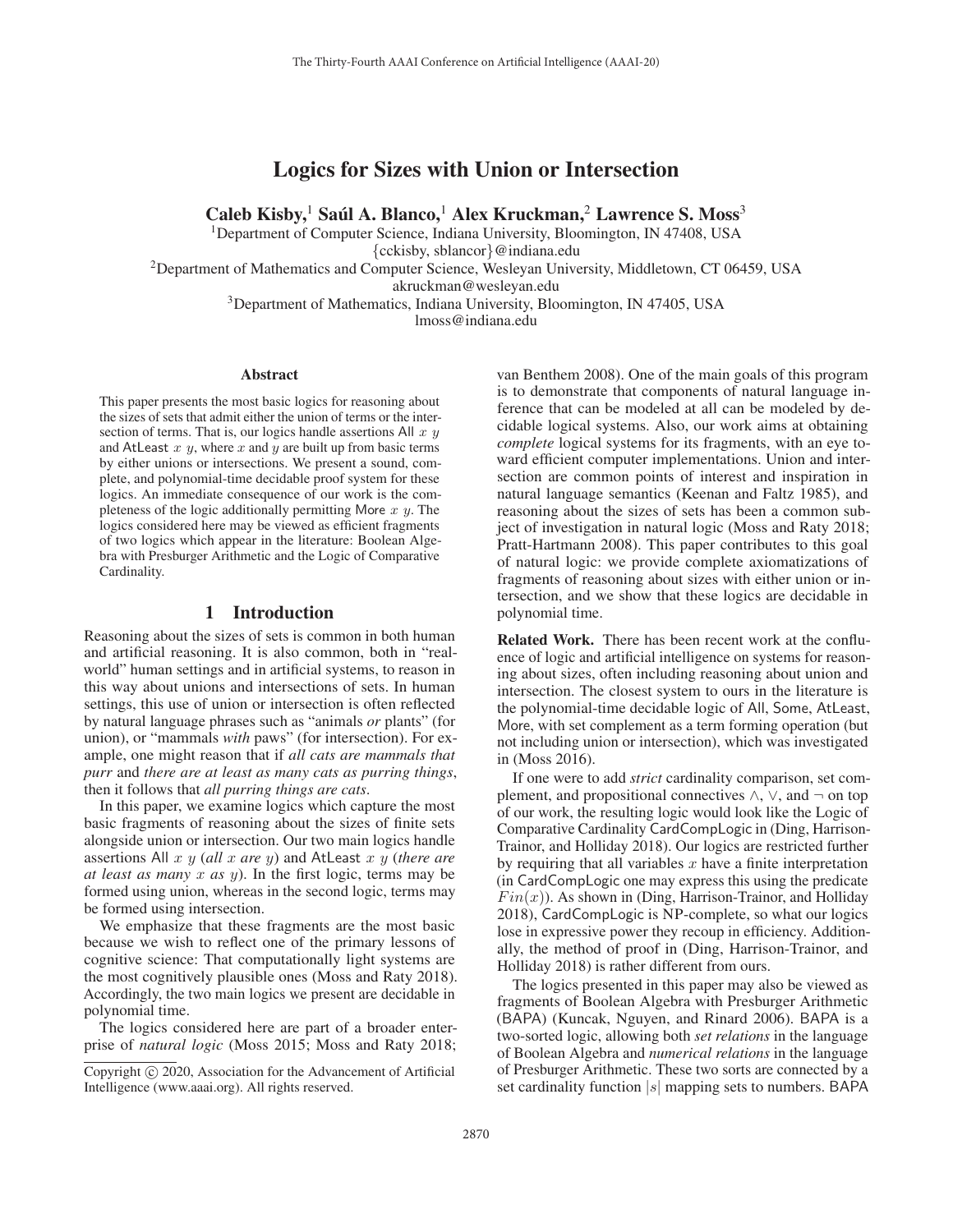builds formulas from set relations and numerical relations via propositional connectives  $\land$ ,  $\lor$ ,  $\neg$ , and quantifiers over sets and numbers. The two main logics we present capture the sublogic of BAPA involving subsets, equality, *nonstrict* cardinality comparison, and union or intersection terms, without propositional connectives or quantifiers. Decidability in BAPA is also NP-complete (Kuncak and Rinard 2007), so again our logics present a more efficient fragment of the more expressive logic.

Reasoning about subsets and sizes alongside union and intersection is also relevant to the description logic community. In (Baader and Ecke 2017), the authors incorporate the language of BAPA into the DL  $ALC$  in order to allow constraints on the cardinalities of concepts.

Our Contribution. The main contribution of this paper is our axiomatization of reasoning about sizes of sets alongside either union or intersection, and the resulting polynomial decidability of these logics. This efficiency result is in contrast to other logics involving reasoning of this kind (e.g. the NP-complete logics BAPA and CardCompLogic).

### 2 Our Logics

We focus our discussion on the two logics we call  $A^{\cup}$  (card) and  $A^{\cap}$ (card). We begin by defining the syntax and semantics of these systems.

*Terms* in our syntax may either be *basic terms* or *binary terms*. We use symbols  $a, b, c, \ldots$  to denote basic terms and symbols  $x, y, z, \ldots$  to denote terms that may be either basic or binary. If a and b are basic terms, then  $a \cup b$  and  $a \cap b$  are binary terms. Note that we do not allow nested terms like  $(a\cup b)\cup c$  (we discuss this choice in the following subsection).

The *sentences* which we consider are All x y and AtLeast  $x$   $y$ , where  $x$  and  $y$  are terms. Note that in our logics we do not build up more complex sentences using propositional connectives or quantifiers; every sentence is one of these two operators applied to a pair of terms.

We now provide our terms and sentences with their semantics. A *model* M consists of a set M (the *universe* of M), together with an interpretation function which assigns to each basic term a a subset  $\llbracket a \rrbracket \subseteq M$ . We extend the interpretation function to binary terms  $a \cup b$  and  $a \cap b$  by  $\|a \cup b\| = \|a\| \cup \|b\|$ and  $[a \cap b] = [a] \cap [b]$ .

Our sentences are given the expected semantics:

$$
\mathcal{M} \models \text{All } x \ y \quad \text{iff} \quad [x] \subseteq [y] \mathcal{M} \models \text{AtLeast } x \ y \quad \text{iff} \quad [[x]] \geq [[y]]
$$

For a set  $\Gamma$  of sentences and another sentence  $\varphi$ , we have that  $\Gamma \models \varphi$  if every *finite* model M that satisfies the sentences in Γ satisfies  $\varphi$ . Note the finiteness assumption about *M*; this is weaker than the usual logical consequence notion in logic.

 $\mathcal{A}^{\cup}(\text{card})$  and  $\mathcal{A}^{\cap}(\text{card})$  differ in the terms and proof systems they use. Both logics employ natural-deduction style rules. The full table of rules is shown in Figure 1. In particular,  $A^{\cup}$ (card) is the logic of All x y and AtLeast x y, with binary union terms, but no binary intersection terms, using rules (AXIOM), (BARBARA), (MIX), (SIZE), (TRANS) in addition to (UNION-L), (UNION-R), and (UNION-ALL).  $\mathcal{A}^{\cap}(\text{card})$  is the analogous logic, but with binary intersection terms instead of

binary union terms, and using rules (INTER-L), (INTER-R), and (INTER-ALL) in place of (UNION-L), (UNION-R), and (UNION-ALL). Note that because we do not allow nested terms, the rules for union and intersection involve variables  $a, b,$  and  $c$  representing basic terms, while the other rules involve variables  $x$ ,  $y$ , and  $z$  representing arbitrary terms.

For a set  $\Gamma$  of sentences in one of these logics and another such sentence  $\varphi$ , we say that  $\varphi$  is *provable* from  $\Gamma$ , written  $\Gamma \vdash \varphi$ , whenever  $\varphi$  may be obtained from the sentences in  $\Gamma$ from natural deduction via the rules for that logic. When we speak of the *decidability* of a logic, we refer to the problem of determining whether or not  $\Gamma \vdash \varphi$  as a function of  $\Gamma$  and  $\phi$ , when  $\Gamma$  is finite.

A logic is *sound* if whenever  $\Gamma \vdash \varphi$  it follows that  $\Gamma \models \varphi$ . We say a logic is *complete* if the converse holds for finite Γ: If  $\Gamma \models \varphi$  then  $\Gamma \vdash \varphi$ . We only consider finite  $\Gamma$  in the definition of completeness because our logics  $A^{\cup}$  (card) and  $A^{\cap}$  (card) are not compact. One may verify that each of the rules in Figure 1 is individually sound for our semantics. Hence, the selected set of rules for each of our logics is sound.

Remark 2.1. The expected facts about set union and intersection are provable from the rules of  $\mathcal{A}^{\cup}(\text{card})$  and  $\mathcal{A}^{\cap}(\text{card})$ . For example, symmetry of ∪ follows:

| All $b(a \cup b)$             | (UNION-R)   | All $a(a \cup b)$ | (UNION-L) |
|-------------------------------|-------------|-------------------|-----------|
| All $(b \cup a)$ $(a \cup b)$ | (UNION-ALL) |                   |           |

The assumption that our models are finite is reflected in (MIX); this rule is not sound for infinite models.

Remark 2.2. It is worth mentioning the related logics  $A^{\cup}$  and  $S^{\cup}$ . The logic  $A^{\cup}$  is simply the All-fragment of  $A^{\cup}$ (card). S<sup>∪</sup> extends this All-fragment by admitting the sentence former Some x y (*some* x *is* y), with the semantics that  $\mathcal{M} \models$  Some x y whenever  $\llbracket x \rrbracket \cap \llbracket y \rrbracket \neq \emptyset$ . S<sup>∪</sup> additionally borrows the (SOME), (CONVERSION), and (DARII) rules from (Moss 2016).  $A^{\cup}$  and  $S^{\cup}$  are both complete.

### Logics with Arbitrarily Large Terms

The reader might object that while in the Introduction we claim to capture basic reasoning about unions and intersections, the logics we address only allow *binary* (unnested) unions and intersections. This restriction has the advantage of simplifying our proof of polynomial decidability in Section 6. Although it may not initially be obvious, the completeness (and polynomial decidability, see Remark 6.3 below) of  $A^{\cup}$ (card) and  $A^{\cap}$ (card) with arbitrarily large finite terms follows from their completeness with only binary terms.

To see this, we reduce arbitrary terms to binary terms in the natural way, iteratively replacing binary subterms of a complex term by fresh basic terms. For example,  $a \cup ((b \cup$  $c)$ ∪d) becomes  $a \cup (t_1 \cup d)$ , which becomes  $a \cup t_2$ . Given  $\Gamma$ and  $\varphi$  with arbitrary terms, we define  $\Gamma^*$  and  $\varphi^*$  by reducing all terms appearing in  $\Gamma$  and  $\varphi$  in this way, and then adding additional sentences to  $\Gamma^*$ : For every fresh term t replacing a binary term, say  $a \cup b$ , in either  $\Gamma$  *or*  $\varphi$ , we include in  $\Gamma^*$  the sentences All  $t$   $(a \cup b)$  and All  $(a \cup b)$   $t$ .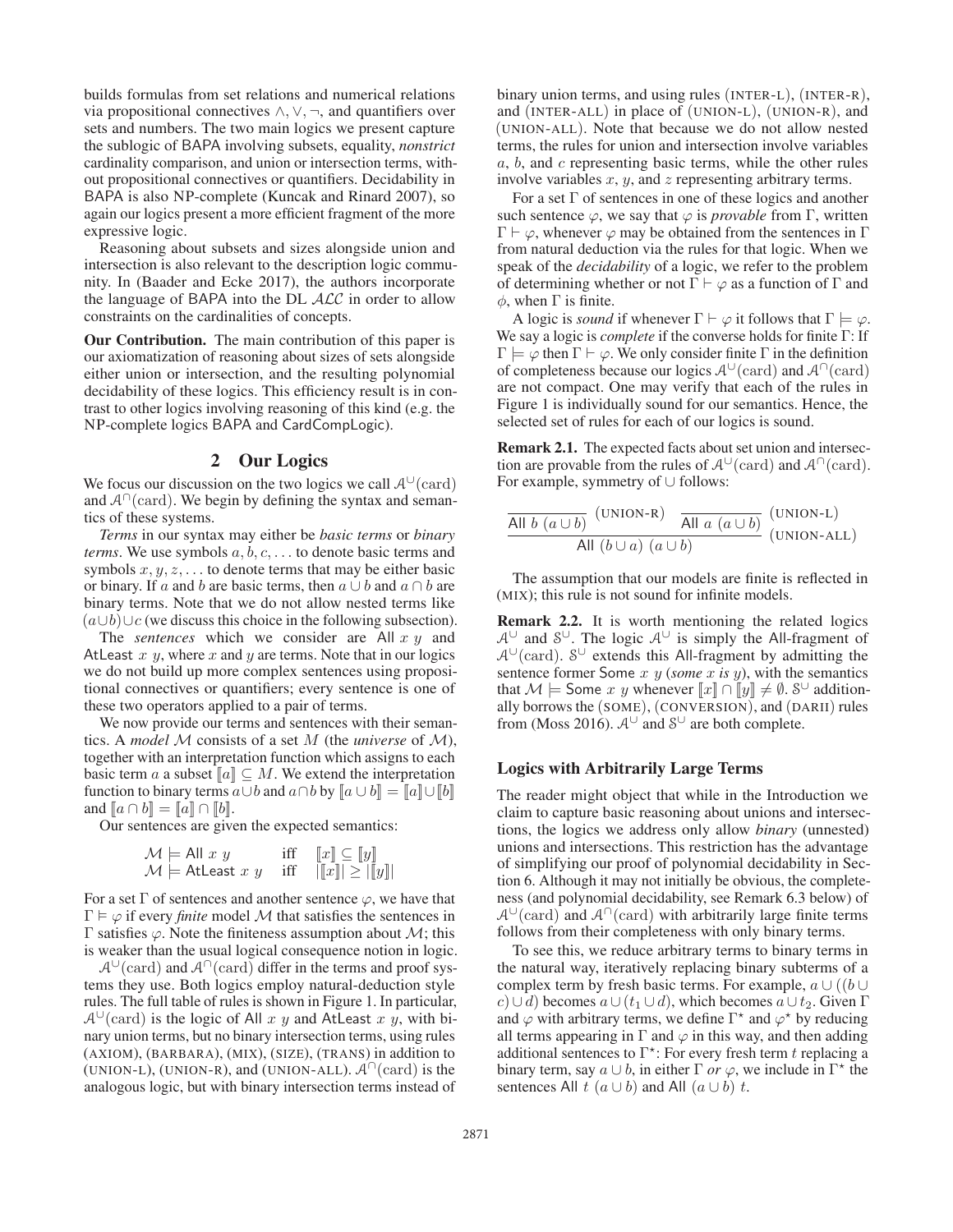| All $x$ $y$                      | All $x$ $x$                      | All $x$ $y$                           | All $x$ $z$ | (BARBARA) |                 |                 |         |
|----------------------------------|----------------------------------|---------------------------------------|-------------|-----------|-----------------|-----------------|---------|
| All $x$ $y$                      | AtLeast $x$ $y$                  | (MIX)                                 | All $x$ $y$ | (SIZE)    | AtLeast $x$ $y$ | AtLeast $x$ $z$ | (TRANS) |
| All $a$ $(a \cup b)$ $(UNION-L)$ | All $b$ $(a \cup b)$ $(UNION-R)$ | All $a$ $c$ All $b$ $c$ $(UNION-ALL)$ |             |           |                 |                 |         |
| All $(a \cap b)$ $a$ $(INTER-L)$ | All $(a \cap b)$ $b$ $(INTER-R)$ | All $a$ $(b \cap c)$ $(INTER-ALL)$    |             |           |                 |                 |         |

Figure 1: The rules for the logics  $A^{\cup}$ (card) and  $A^{\cap}$ (card). In addition to the rules above the line,  $A^{\cup}$ (card) uses (UNION-L), (UNION-R), and (UNION-ALL), whereas  $\mathcal{A}^{\cap}$  (card) uses (INTER-L), (INTER-R), and (INTER-ALL).

One can check that this transformation does work, i.e.

$$
\Gamma \models \varphi \implies \Gamma^* \models \varphi^* \n\Leftrightarrow \Gamma^* \vdash \varphi^* \qquad \text{(by Section 3)}\n\implies \Gamma \vdash \varphi \qquad \text{(allowing arbitrary terms)}
$$

# 3 Completeness of  $A^{\cup}$ (card)

In this section, we prove the completeness of the logic  $\mathcal{A}^{\cup}$ (card). We will return to  $\mathcal{A}^{\cap}$ (card) in Section 5. First, we present a representation lemma that will later be used to build a model of any finite set  $\Gamma$  of sentences in  $\mathcal{A}^{\cup}(\text{card})$ . In logics with sentential negation ¬ and a proof rule of *reductio ad absurdum*, such a representation lemma is tantamount to completeness. But  $A^{\cup}$ (card) has neither of these, and so more work will be needed. This extra work will be presented subsequently.

#### Representation Lemma

Since we restrict our attention to binary terms, we may model the All- and AtLeast-relationships provable from Γ by corresponding relations on pairs of basic terms; this is the content of our representation lemma. We represent the problem in this way in order to argue that model-building in  $\mathcal{A}^{\cup}(\text{card})$ can be done in polynomial time.

In order to state this lemma, we must first define the appropriate relations on pairs. Let BT be a finite set of basic terms. We fix a linear order  $\lt$  on BT. We define the set of pairs under discussion as Pairs =  $\{(a, b) : a, b \in BT \text{ and } a \leq b\}.$ 

Definition 3.1. A *suitable* pair of relations on Pairs is a pair of relations  $(\preceq, \in)$  such that for all pairs p and q, and all basic terms  $a, b, c$ , and  $d$ ,

- 1.  $\preceq$  and  $\in$  are preorders on Pairs. (That is, they are reflexive and transitive.)
- 2.  $\preceq$  is linear: either  $p \preceq q$  or  $q \preceq p$  (and possibly both).
- 3. If  $a < b$  in the fixed ordering on BT, then  $(a, a) \in (a, b)$ . If  $b < a$ , then  $(a, a) \in (b, a)$ .
- 4. If  $(a, a) \in (c, d)$  and  $(b, b) \in (c, d)$  and  $a < b$ , then  $(a, b) \in (c, d).$
- 5. If  $p \in q$ , then  $p \preceq q$ .
- 6. If  $p \in q$  and  $q \leq p$ , then  $q \in p$ .

For p, q ∈ Pairs, we often write ≺ to denote the *strict part* of  $\preceq$ , i.e.  $p \prec q$  whenever  $p \preceq q$  but  $q \not\preceq p$ .

Here is an example: Let  $N$  be any model, and define  $(a, b) \preceq (c, d)$  iff  $\|\tilde{a}\| \cup \|b\| \leq \|\tilde{c}\| \cup \|\tilde{d}\|$ , and  $(a, b) \in (c, d)$ iff  $[[a] \cup [b]] \subseteq [[c]] \cup [[d]]$ . This gives a suitable pair of relations. Our representation lemma shows that every suitable pair of relations arises in this way. In order to build such models, we use families of sets corresponding to basic terms, defined as follows:

**Definition 3.2.** A *BT*-family is a family of finite sets  $S =$  $(S_a)_{a \in BT}$ . For a BT-family S, we write  $S_{a,b}$  for  $S_a \cup S_b$ . We also write  $s_{a,b}$  for the number  $|S_a \cup S_b|$ . We also write  $s_a$  for  $s_{a,a}$  (i.e., for  $|S_a|$ ).

For  $p \in$  Pairs, say with  $p = (a, b)$ , we often write  $S_p$ instead of  $S_{a,b}$ .

**Definition 3.3.** A BT-family S is  $\leq$ -preserving if, for all  $p, q \in$  Pairs,  $p \preceq q$  implies that  $s_p \leq s_q$ . S is  $\preceq$ -reflecting if  $s_p \leq s_q$  implies that  $p \leq q$ .

Similarly, S is  $\subseteq$ -preserving if  $p \in q$  implies that  $S_p \subseteq S_q$ , and S is  $\in$ *-reflecting* if  $S_p \subseteq S_q$  implies that  $p \in q$ .

Every  $BT$ -family  $S$  determines a model  $M$  as follows. Its universe M is  $\bigcup_a \check{S}_a$ . This set is finite. For a basic term a, let  $\llbracket a \rrbracket = S_a$ . So for union terms  $a \cup b$ , we automatically have  $[a \cup b] = S_a \cup S_b = S_{a,b}.$ 

We may now state our representation lemma. In the next section, we use it to prove the completeness of  $A^{\cup}(\text{card})$ .

**Lemma 3.4** (Representation Lemma). Let  $(\preceq, \in)$  be a suit*able pair of relations on Pairs. Then there is a* BT*-family of sets S such that for all*  $p, q \in$  *Pairs,* 

$$
p \preceq q \quad \text{iff} \quad s_p \le s_q \tag{1}
$$

$$
p \in q \quad \text{iff} \quad S_p \subseteq S_q \tag{2}
$$

*That is, S preserves and reflects*  $\preceq$  *and*  $\in$ *.*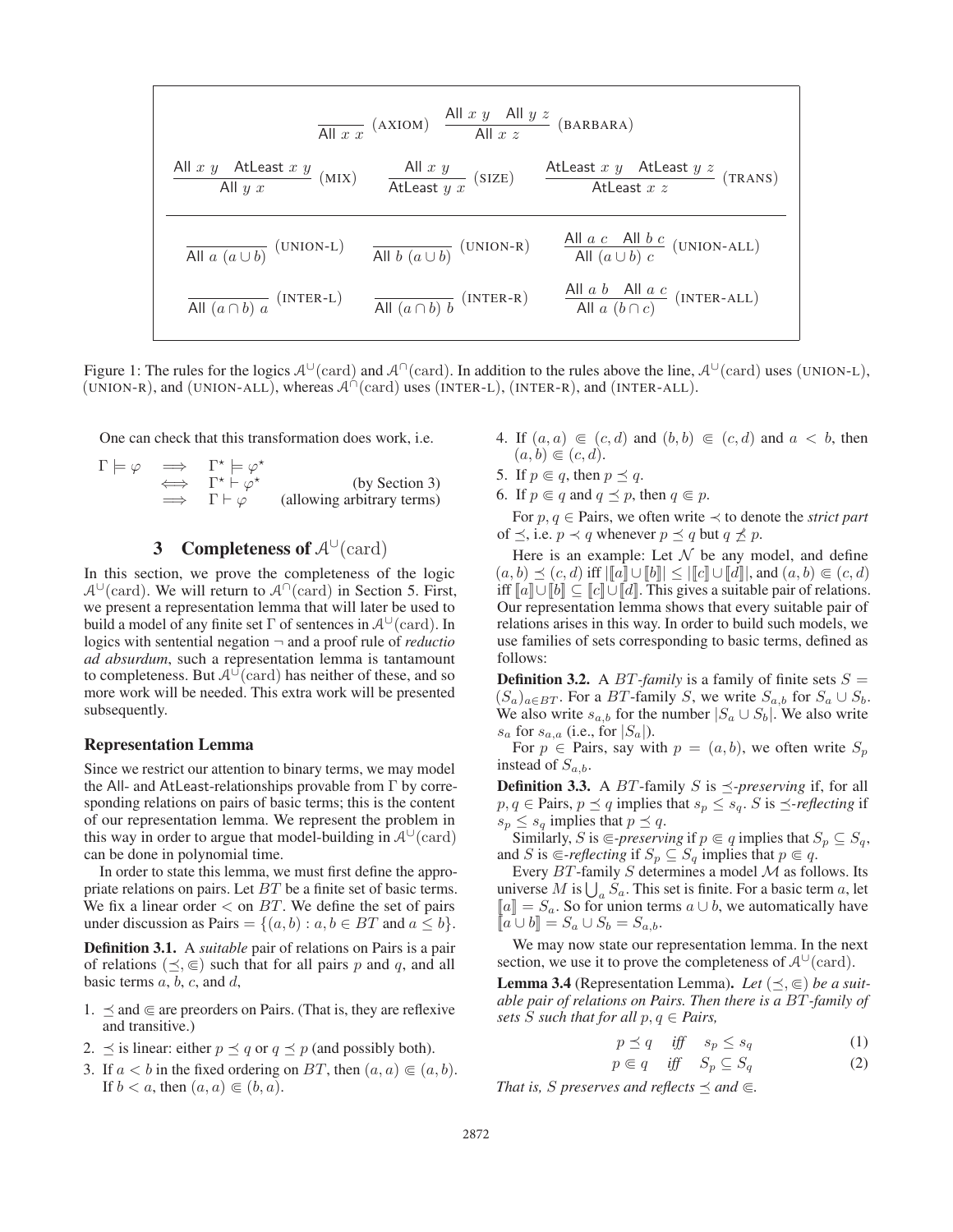### Completeness

**Theorem 3.5.** *The logic*  $A^{\cup}$  (card) *is complete.* 

The rest of this section is devoted to the proof. We want to show that if  $\Gamma$  is a finite set of sentences and  $\Gamma \not\vdash \varphi$ , then  $\Gamma \not\models \varphi$ . Our plan is to use Lemma 3.4 to build a model of  $\Gamma$ where  $\varphi$  is false. Note that we may assume  $\varphi$  has the form AtLeast  $(a \cup b)$   $(c \cup d)$  or All  $(a \cup b)$   $(c \cup d)$  for some basic terms  $a, b, c$ , and  $d$ ; for example, AtLeast  $a \, c$  is provably equivalent to AtLeast  $(a \cup a)$   $(c \cup c)$ .

We first define relations  $\leq_\Gamma$  and  $\subseteq_\Gamma$  on Pairs by

- $(a, b) \leq_{\Gamma} (c, d)$  iff  $\Gamma \vdash$  AtLeast  $(c \cup d)(a \cup b)$
- $(a, b) \subseteq_{\Gamma} (c, d)$  iff  $\Gamma \vdash$  All  $(a \cup b) (c \cup d)$

for all  $(a, b)$  and  $(c, d)$  in Pairs.

Note that  $(\leq_{\Gamma}, \subseteq_{\Gamma})$  has all the properties of a suitable pair, except for linearity of  $\leq_{\Gamma}$ . We use the following fact to extend  $\leq_{\Gamma}$  to a linear preorder. The statement is a bit stronger than a straightforward linearization, for purposes that will become clear at the end of this section.

**Proposition 3.6.** Let  $x^*$  be a fixed pair. We can extend  $\leq_\Gamma$  to *a linear preorder*  $\preceq_{\Gamma}$  *over Pairs such that for all*  $y \in$  *Pairs, if*  $y \nleq_\Gamma x^*$ , then  $x^+ \nleq_\Gamma y$ .

If  $\varphi$  is AtLeast  $(a \cup b)$   $(c \cup d)$ , let  $x^*$  be the pair  $(a, b)$ . Otherwise, choose  $x^*$  arbitrarily. Let  $\preceq_{\Gamma}$  be the linear preorder obtained from Proposition 3.6 using this  $x^*$ . One can verify the following proposition.

**Proposition 3.7.**  $(\preceq_{\Gamma}, \subseteq_{\Gamma})$  *is a suitable pair of relations on Pairs.*

We may now apply Lemma 3.4. Take BT to be the set of basic terms appearing in  $\Gamma$  and  $\varphi$ . There is a  $BT$ -family of sets  $S = (S_a)_{a \in BT}$  such that for all  $(a, b), (c, d) \in Pairs$ ,

$$
\Gamma \vdash \text{All } (a \cup b) (c \cup d) \quad \Gamma \vdash \text{AtLeast } (c \cup d) (a \cup b)
$$
\n
$$
\Downarrow \qquad \qquad \Downarrow
$$
\n
$$
(a, b) \subseteq_{\Gamma} (c, d) \qquad \qquad (a, b) \leq_{\Gamma} (c, d)
$$
\n
$$
S_a \cup S_b \subseteq S_c \cup S_d \qquad |S_a \cup S_b| \leq |S_c \cup S_d|
$$
\n(3)

The  $\hat{\psi}$  on the upper-left is the definition of  $\subseteq_{\Gamma}$ . The  $\psi$  on the upper-right comes from the fact that  $\preceq_{\Gamma}$  is a linearization (hence an extension) of  $\leq_{\Gamma}$ . The lower  $\hat{\mathcal{L}}$ -arrows follow from the representation lemma.

Let  $M$  be the model determined by the  $BT$ -family  $S$ . By (3), M satisfies the All- and AtLeast-sentences in Γ. We would like to ensure as well that  $M$  does not satisfy  $\varphi$ . We have two cases:

- $\varphi$  is All  $(a \cup b)$   $(c \cup d)$ . Since  $\Gamma \nvdash A \rvert (a \cup b)$   $(c \cup d)$ , by (3) we have  $[a \cup b] = S_a \cup S_b \nsubseteq S_c \cup S_d = [c \cup d]$ . So  $\mathcal{M} \not\models \varphi.$
- $\varphi$  is AtLeast  $(a \cup b)$   $(c \cup d)$ . Recall that when we applied Proposition 3.6, we took  $x^*$  to be  $(a, b)$ . Now take y to be  $(c, d)$ . Since  $\Gamma \not\vdash$  AtLeast  $(a \cup b)$   $(c \cup d)$ , we have  $(c, d) \nleq_{\Gamma} (a, b)$  by definition. Thus, by Proposition 3.6,  $(a, b) \prec_{\Gamma} (c, d)$ . So by (3),  $\left\| [a \cup b] \right\| = |S_a \cup S_b| < |S_c \cup$  $S_d$  =  $\vert \vert \vert c \cup d \vert \vert$ . So  $\mathcal{M} \not\models \varphi$ .

## 4 Outline of the Proof of the Representation Lemma

For the proof of completeness of  $\mathcal{A}^{\cup}(\text{card})$ , it remains to justify our representation lemma (Lemma 3.4). Given a suitable pair of relations ( $\leq$ ,  $\in$ ), we want to build a *BT*-family  $S = (S_a)_{a \in BT}$  that preserves and reflects  $\preceq$  and  $\in$ . Our plan is to start with a family that preserves and reflects  $\in$ . We then build our family of sets iteratively, ensuring that at each stage our family preserves and reflects  $\in$  and at the final stage our family also preserves and reflects  $\preceq$ .

*Proof of Lemma 3.4.* Consider the preorder  $\preceq$ . We call a maximal set of  $\preceq$ -equivalent pairs a *size class*. We list the size classes in order, from  $\prec$ -largest to  $\prec$ -smallest. Let's say the size classes in this order are

$$
C_1, C_2, \ldots, C_K
$$

Since we are listing them from  $\prec$ -largest to  $\prec$ -smallest, we have the following fact: if  $(a, b) \prec (c, d)$ , and also  $(a, b) \in$  $C_i$ , and finally  $(c, d) \in C_j$ , then  $j < i$ .

We will inductively construct a sequence of BT-families  $S^0, S^1, \ldots, S^K$  such that at each step i we ensure that in  $S^i$ :

- (1) The pairs preceding or in the size class  $C_i$  are correctly ordered according to  $\preceq$ , i.e. for all  $(a, b)$ ,  $(c, d) \in$  $\bigcup_{j\leq i} C_i$ ,  $(a, b) \preceq (c, d)$  iff  $\overline{s}_{a,b}^i \leq s_{c,d}^i$ .
- (2) The sizes of all pairs strictly preceding  $C_i$  are larger than the sizes of all pairs in or following  $C_i$ . That is, for  $j, k \in \{1, \ldots, K\}$  such that  $j < i \leq k, q \in C_j$ , and  $p \in C_k, s_q^i > s_p^i.$
- (3)  $S^i$  preserves and reflects  $\in$ .

If we do this for  $i = 0, 1, ..., K$ , then  $S<sup>K</sup>$  will be a family of sets that preserves and reflects  $\preceq$  and  $\in$ .

**Constructing**  $S^K$ . We begin by taking  $S^0$  to be any family which preserves and reflects  $\in$ . One choice is to take, for each basic term  $a, S_a^0 = \{(c, d) \in \text{Pairs} : (a, a) \notin (c, d)\}.$  $S<sup>0</sup>$  trivially satisfies assertions (1) and (2) from above and satisfies (3) by construction.

We now consider step  $1 \leq i \leq K$ . Suppose we have a family  $S^{i-1}$  that satisfies assertions (1)-(3) above for  $i-1$ . In order to appropriately manipulate the sizes of sets  $S_a^i$ , we will apply the lemmas to follow. Both lemmas make use of a basic construction on families of sets, which we call *Clamp*.

**Definition 4.1.** Let S be a BT-family. Let  $(c, d) \in \text{Pairs}, r \in$  $ω$ . We define a new family *Clamp*(*S*, *c*, *d*, *r*) as follows: Let  $R = \{*_1, \ldots, *_r \}$  be fresh points. For all  $a \in BT$ , let

$$
Clamp(S, c, d, r)a = \begin{cases} S_a \cup R & \text{if } (a, a) \notin (c, d) \\ S_a & \text{otherwise} \end{cases}
$$

In words, we add r new points simultaneously to all sets  $S_a$ , except when  $\in$  "wants  $S_a$  to be a subset of  $S_c \cup S_d$ ."

The following proposition summarizes the basic properties of the *Clamp* operation.

**Proposition 4.2.** *Let* S *be a BT*-family, and fix  $(c, d) \in$ *Pairs and*  $r \in \omega$ *. Write T for Clamp*(*S, c, d, r*)*. Then:*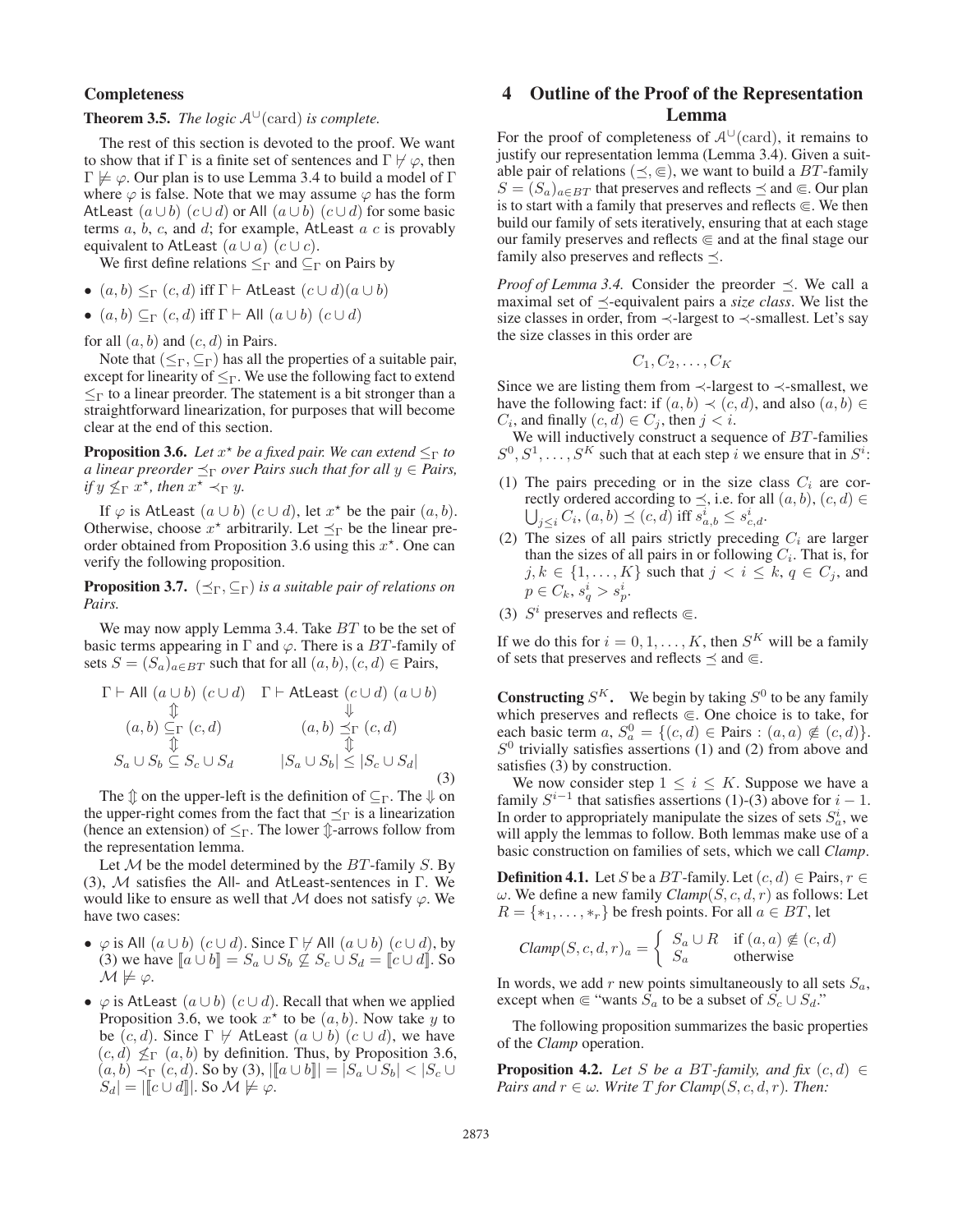- *1. For*  $(a, b) \in (c, d)$ ,  $T_{a,b} = S_{a,b}$ .
- *2. For*  $(a, b)$  *such that*  $(c, d) \prec (a, b)$ ,  $T_{a,b} = S_{a,b} \cup$  $\{*_1, \ldots, *_r\}.$
- *3. If S* preserves and reflects  $\subseteq$ , then so does *T*.

Our first lemma allows us to equalize sizes of unions of pairs in the same size class. The second lemma ensures that the pairs in our size class  $C_i$  have greater size than all pairs in  $C_i$  for  $j>i$ .

Lemma 4.3. *Let* S *be a family which preserves and reflects*  $\subseteq$ *. Let*  $k \geq 2$ *, and let*  $C = \{p_1, \ldots, p_k\}$  *be a size class of*  $\preceq$ *. Then there is a BT-family*  $\overline{T}$  *such that:* 

- *1. The unions corresponding to the pairs in* C *have equal size in T; i.e., for*  $1 \le r, s \le k, t_{p_r} = t_{p_s}$ .
- *2. If* (a, b) *and* (c, d) *are any pairs which belong to larger size classes than* C*, then*

$$
t_{a,b} \le t_{c,d} \text{ if and only if } s_{a,b} \le s_{c,d}.
$$

*3.* T *preserves and reflects .*

*Proof.* Before we begin the construction of T, we have an observation. Let  $\approx$  be the equivalence relation induced by  $\in$ . C, being a size class of  $\approx$ , splits into one or more  $\approx$ -classes. The observation is that if  $q_1$  and  $q_2$  are members of C which are in different  $\in$  classes, then neither  $q_1 \in q_2$  nor  $q_2 \in q_1$ . To see this, suppose towards a contradiction that  $q_1 \in q_2$ . Then since we also have  $q_2 \preceq q_1$ , we have  $q_1 \in q_2$  by one of the properties of the suitable pair  $(\preceq, \in)$ . This gives a contradiction, since now  $q_1 \approx q_2$ .

Let us choose one pair in each  $\approx$ -class of C, and list the chosen pairs in size order according to S. That is, we have pairs  $(a_1, b_1), \ldots, (a_k, b_k)$  so that every element of C is related by  $\approx$  to exactly one pair on this list, and the order is chosen so that  $s_{a_1,b_1} \leq s_{a_2,b_2} \leq \cdots \leq s_{a_k,b_k}$ . Let

$$
T^{1} = Clamp(S, a_{2}, b_{2}, s_{a_{2}, b_{2}} - s_{a_{1}, b_{1}})
$$
  
\n
$$
T^{2} = Clamp(T^{1}, a_{3}, b_{3}, s_{a_{3}, b_{3}} - s_{a_{2}, b_{2}})
$$
  
\n
$$
\vdots
$$
  
\n
$$
T^{k-1} = Clamp(T^{k-2}, a_{k}, b_{k}, s_{a_{k}, b_{k}} - s_{a_{k-1}, b_{k-1}})
$$

We take  $T = T^{k-1}$ . One may carefully verify that this T works.

Lemma 4.4. *Let* S *be a family which preserves and reflects*  $\subseteq$ *. Let*  $q_1, \ldots, q_\ell$  be a sequence of pairs in Pairs. Then there *is a family* T *such that:*

- *1. For*  $1 \le i, j \le k$ ,  $s_{q_i} \le s_{q_j}$  *iff*  $t_{q_i} \le t_{q_j}$ *.*
- *2. For all pairs p which are*  $\prec$ *-below all q<sub>i</sub>, we also have*  $t_p < t_{q_i}$  *for all i.*
- *3. T preserves and reflects*  $\in$ *.*

*Proof.* Let  $m = \min_i s_i = \min_i s_{q_i}$ . We call a pair p a size *competitor* if  $p \prec q_j$  for all j, and yet  $t_p \geq m$ .

List the size competitors as  $p_1, \ldots, p_k$ . Note that for all size competitors  $p_i$  and all of the original points  $q_i$ , we have  $q_i \notin p_i$ . For if we did have  $q_i \in p_i$ , then we would have  $q_j \preceq p_i$ ; and the definition of a size competitor ensures that that  $p_i \prec q_j$  for all  $i, j$ . Let

> $T_{.}^{1}$  = *Clamp* $(S, p_1, s_{p_1} - m + 1)$  $T^2$  =  $Clamp(T^1, p_2, s_{p_2} - m + 1)$ . . .  $T^k$  = *Clamp* $(T^{k-1}, p_k, s_{p_k} - m + 1)$

We take  $T = T<sup>k</sup>$ . Again, one may carefully verify that this T works.  $\Box$ 

We may finally return to constructing the next family  $S^i$ . Consider our currently examined size class  $C_i$ . If  $C_i$  contains  $\geq 2$  pairs then we may apply Lemma 4.3 with size class  $C_i$ and family  $S^{i-1}$  in order to obtain a new family which we'll call T. (If  $C_i$  contains only 1 pair, let  $T = S^{i-1}$ ). In T, all pairs in  $C_i$  have the same size (by part 1 of Lemma 4.3). By (1) for  $i - 1$  and by part 2 of Lemma 4.3, we have (1) for T. Lemma 4.3 also ensures that T preserves and reflects  $\in$ .

We list the pairs preceding or in size class  $C_i$  as  $p_1, \ldots, p_k$ . We apply Lemma 4.4 with these pairs  $p_1, \ldots, p_k$  and family T. We let  $S<sup>i</sup>$  be the resulting family. Lemma 4.4, part 1 ensures that (1) holds for  $S^i$ , since it held for T. And Lemma 4.4, part 2 ensures that (2) holds for  $S<sup>i</sup>$ . Lemma 4.4 also ensures (3): that  $S^i$  preserves and reflects  $\in$ .

This completes the proof of our representation lemma and hence the completeness of  $\mathcal{A}^{\cup}(\text{card})$ . П

## 5 Completeness of Logics with Intersection Terms

We obtain completeness of  $A^{\cap}$  (card) for free from the completeness of  $A^{\cup}(\text{card})$ . Let  $\mathcal{L}^{\cup}$  be the language of  $\mathcal{A}^{\cup}(\text{card})$ , and let  $\mathcal{L}^{\cap}$  be the language of  $\mathcal{A}^{\cap}(\text{card})$ .  $\mathcal{L}^{\cup}$  and  $\mathcal{L}^{\cap}$  share the same basic terms.

We translate  $\mathcal{L}^{\cap}$  terms x and sentences  $\phi$  to  $\mathcal{L}^{\cup}$  as follows: For basic terms a, let  $a^{\cup} = a$ . For an intersection term, say  $a \cap b$ , let  $(a \cap b)$ <sup>∪</sup> =  $a \cup b$ . Let R be All or AtLeast. Then for the  $\mathcal{L}^{\cap}$ -sentence  $\psi = \mathsf{R} \; x \; y$ , we let  $\psi^{\cup}$  be  $\mathsf{R} \; (y^{\cup}) \; (x^{\cup})$ . For a set  $\Gamma$  of  $\mathcal{L}^{\cap}$  sentences, let  $\Gamma^{\cup} = \{ \psi^{\cup} : \psi \in \Gamma \}.$ 

**Lemma 5.1.**  $\Gamma \vdash \phi$  *in*  $\mathcal{A}^{\cap}(\text{card})$  *iff*  $\Gamma^{\cup} \vdash \phi^{\cup}$  *in*  $\mathcal{A}^{\cup}(\text{card})$ *.* 

We also need a semantic construction in the other direction. For a model M of  $\mathcal{L}^{\cup}$ , define a model  $\mathcal{M}^{\cap}$  of  $\mathcal{L}^{\cap}$  as follows: Let  $\mathcal{M}^{\cap}$  use the same underlying universe  $M$ . For basic terms a, let  $\llbracket a \rrbracket_{\mathcal{M}^{\cap}} = \llbracket a \rrbracket_{\mathcal{M}}$ . That is, each basic term's semantics in  $\mathcal{M}^{\cap}$  is the complement of its semantics in  $\mathcal{M}$ .

Lemma 5.2. *For all models* M *of* L<sup>∪</sup> *and all* L∩*-sentences*  $\psi$ *,*  $\mathcal{M}^{\cap} \models \psi$  *iff*  $\mathcal{M} \models \psi^{\cup}$ *.* 

From Lemmas 5.1 and 5.2, completeness of  $\mathcal{A}^{\cap}(\text{card})$ follows.

**Theorem 5.3.** *The logic*  $A^{\cap}$ (card) *is complete.*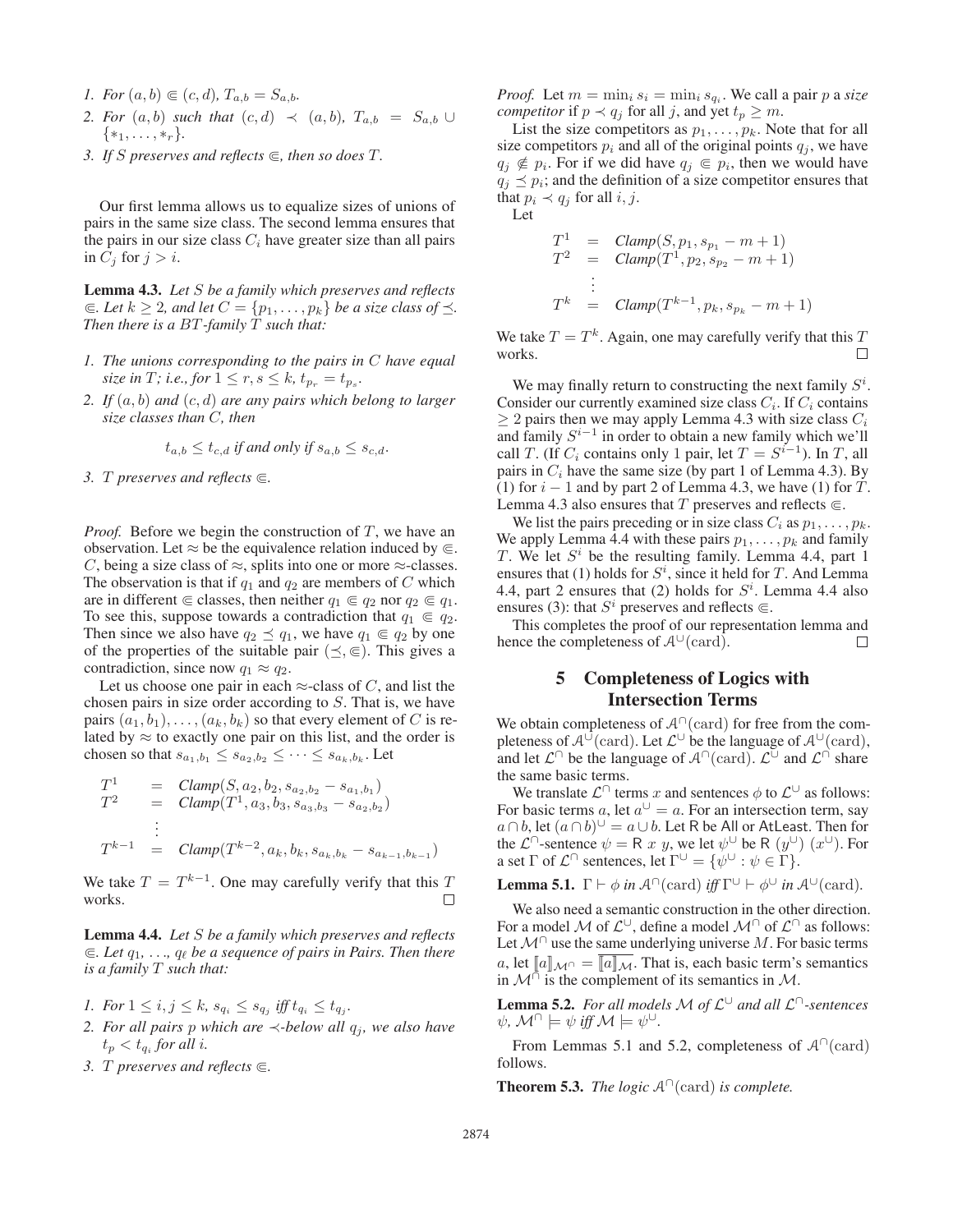### 6 Complexity of Our Logics

We now turn our attention towards the complexity of  $\mathcal{A}^{\cup}$ (card) and  $\mathcal{A}^{\cap}$ (card). As mentioned in Section 2, one of our primary motivations for restricting our language to binary terms was to argue that our logics are decidable in polynomial time. The proof is based on Theorem 1.5 of (Kruckman and Moss 2018), which is a variant of the proof of McAllester's Tractability Lemma (McAllester 1993).

**Theorem 6.1.** *The relation*  $\vdash$  *is decidable in polynomial time.*

Furthermore, for  $A^{\cup}$ (card) and  $A^{\cap}$ (card) the following also holds:

**Theorem 6.2.** *If*  $\Gamma \nvdash \varphi$  *in either*  $\mathcal{A}^{\cup}(\text{card})$  *or*  $\mathcal{A}^{\cap}(\text{card})$ *, then we can construct a countermodel* M *satisfying* Γ *but falsifying*  $\varphi$  *in polynomial time.* 

The proof involves observing that the model-building procedure described in the proof of Theorem 3.5 can be performed in polynomial time (relative to the combined length of  $\Gamma$  and  $\varphi$ ). We may first construct  $\leq_{\Gamma}$  and  $\subseteq_{\Gamma}$  over Pairs in polynomial time, since  $A^{\cup}(\text{card})$  and  $A^{\cap}(\text{card})$  are polynomial-time decidable (by Theorem 6.1). Of course, extending  $\leq_\Gamma$  into the appropriate linear preorder  $\preceq_\Gamma$  can be done in polynomial time. The rest of the work is to carefully check that the algorithm described in Section 4 can be done in polynomial time.

Remark 6.3. It follows from Theorem 6.1 that our logics with arbitrarily large finite union (or intersection) terms are also decidable in polynomial time. Given  $\Gamma$ ,  $\varphi$  with arbitrary finite union terms (say), our decision procedure for  $\Gamma \vdash_{\text{arb}} \varphi$ is simply to construct  $\Gamma^*$  and  $\varphi^*$  and then decide whether  $\Gamma^* \vdash \varphi^*$  (see Section 2). Constructing  $\Gamma^*$  and  $\varphi^*$  takes polynomial steps in the size of  $\Gamma$ ,  $\varphi$ . To verify that this is in fact a decision procedure for  $\Gamma \vdash_{\text{arb}} \varphi$ , we must check that  $\Gamma \vdash_{\text{arb}} \varphi$  if and only if  $\Gamma^* \vdash \varphi^* \colon \Gamma^* \vdash \varphi^* \implies \Gamma \vdash_{\text{arb}} \varphi$  is handled in Section 2. As for the converse, a proof tree  $\mathcal T$  for  $\Gamma \vdash_{\text{arb}} \varphi$  is transformed into a proof tree  $\mathcal{T}^*$  for  $\Gamma^* \vdash \varphi^*$  by introducing the term substitutions  $t_i$ . One can verify that this is in fact a proof tree.

## 7 Completeness of Logics with More-Sentences

In this section, we consider the extension of our logic  $A<sup>∪</sup>(card)$  with More-sentences. We call the resulting logic  $M^{\cup}$ (card) (similarly, we call the corresponding logic with ∩-terms  $\mathcal{M}^{\cap}(\text{card})$ ). We may extend the argument in Section 3 to prove the completeness of  $\mathcal{M}^{\cup}(\text{card})$  (and hence, by Section 5, the completeness of  $\mathcal{M}^{\cap}(\text{card})$ ). Unfortunately, we cannot extend the complexity argument of Section 6 to obtain polynomial decidability for M∪(card). We discuss avenues for ameliorating this situation in Section 8.

We extend  $A^{\cup}$ (card) to  $\mathcal{M}^{\cup}$ (card) by allowing, in addition to All- and AtLeast-sentences, the sentence More  $x, y$ (where  $x$  and  $y$  are terms). The semantics of More-sentences is similar to that for AtLeast-sentences:

$$
\mathcal{M} \models \text{More } x \ y \quad \text{ iff } \quad ||[x]|| > ||[y]||
$$

 $M^{\cup}$ (card) employs the rules listed in Figure 2, in addition to those rules used in  $A^{\cup}$ (card) (similarly for M<sup>∩</sup>(card)). The rules in Figure 2, with the exception of (RAA), we borrow from the logic S(card) described in (Moss 2016). Again, one may verify that each of the rules in Figure 2 is individually sound for our semantics.

Note in particular the rules  $(X)$  and  $(RAA)$ . The  $(X)$  rule is *ex falso* (or *explosion*), fitted for our language of More- and AtLeast-sentences. Similarly, (RAA) is a special instance of *reductio ad absurdum*.

In contrast to  $A^{\cup}$ (card) and  $A^{\cap}$ (card), we must worry about expressing inconsistencies within  $\mathcal{M}^{\cup}(\text{card})$  and  $\mathcal{M}^{\cap}$ (card). We say that a set  $\Gamma$  of sentences in  $\mathcal{M}^{\cup}$ (card) (or  $\mathcal{M}^{\cap}(\text{card})$ ) is *inconsistent* whenever every sentence  $\varphi$  in the logic is provable from Γ (otherwise, we say that Γ is *consistent*). Note that for  $\mathcal{M}^{\cup}(\text{card})$ , using rule (X),  $\Gamma$  is inconsistent if and only if there is a term z such that  $\Gamma \vdash$  More z z.

#### **Theorem 7.1.** *The logic*  $\mathcal{M}^{\cup}$  (card) *is complete.*

The proof is a straightforward extension of the proof of Theorem 3.5; observe that in order to build a model of Γ refuting More x y, it suffices to construct a model of  $\Gamma \cup$ {AtLeast  $y x$ }. If  $\Gamma \not\vdash$  More  $x y$ , then (RAA) ensures that  $\Gamma \cup \{$ AtLeast  $y\ x\}$  is consistent, which is necessary since we can only apply the modified version of the model construction to consistent Γ.

### 8 Discussion and Future Work

This paper has presented two complete, polynomial-time decidable logics for reasoning about the sizes of sets alongside the union or intersection of terms, respectively. These logics are the most basic for reasoning of this kind;  $A^{\cup}$  (card) and  $A^{\cap}$ (card) are both minimally expressive and decidable in polynomial time. Our logics may be viewed as more efficient fragments of BAPA and CardCompLogic, two more expressive NP-complete logics for reasoning about sizes with union and intersection. A direct corollary of our work is the completeness of the logic additionally permitting More-sentences.

Next Steps. Since decidability in both BAPA and CardCompLogic is NP-complete, it would be interesting to steadily build our fragment towards these logics and note at which point decidability is no longer decidable in polynomial time. The first step in this direction is to attempt to extend our polynomial decidability argument in Section 6 to the logic  $M^{\cup}$ (card). The main issue here is that  $M^{\cup}$ (card) makes use of the (RAA) rule, and we cannot put a bound on the height of an (RAA) application. One could remove the (RAA) rule from  $M^{\cup}$ (card) and attempt to replace it with simpler rules that may also ensure completeness. One such rule, not derivable from the rules of  $\mathcal{M}^{\cup}(\text{card})$  sans (RAA) is:

$$
\frac{\text{All } x \ a - \text{All } x \ b - \text{More } (a \cup b) \ b}{\text{More } a \ x} \ \text{(DIAMOND)}
$$

(This rule is so-named because the terms x, a, b, and  $a \cup b$ form a ⊆-diamond.) Observe that this rule of inference is sound. If (DIAMOND) and rules like it ensure completeness without (RAA), then our argument for polynomial decidability follows without issue.